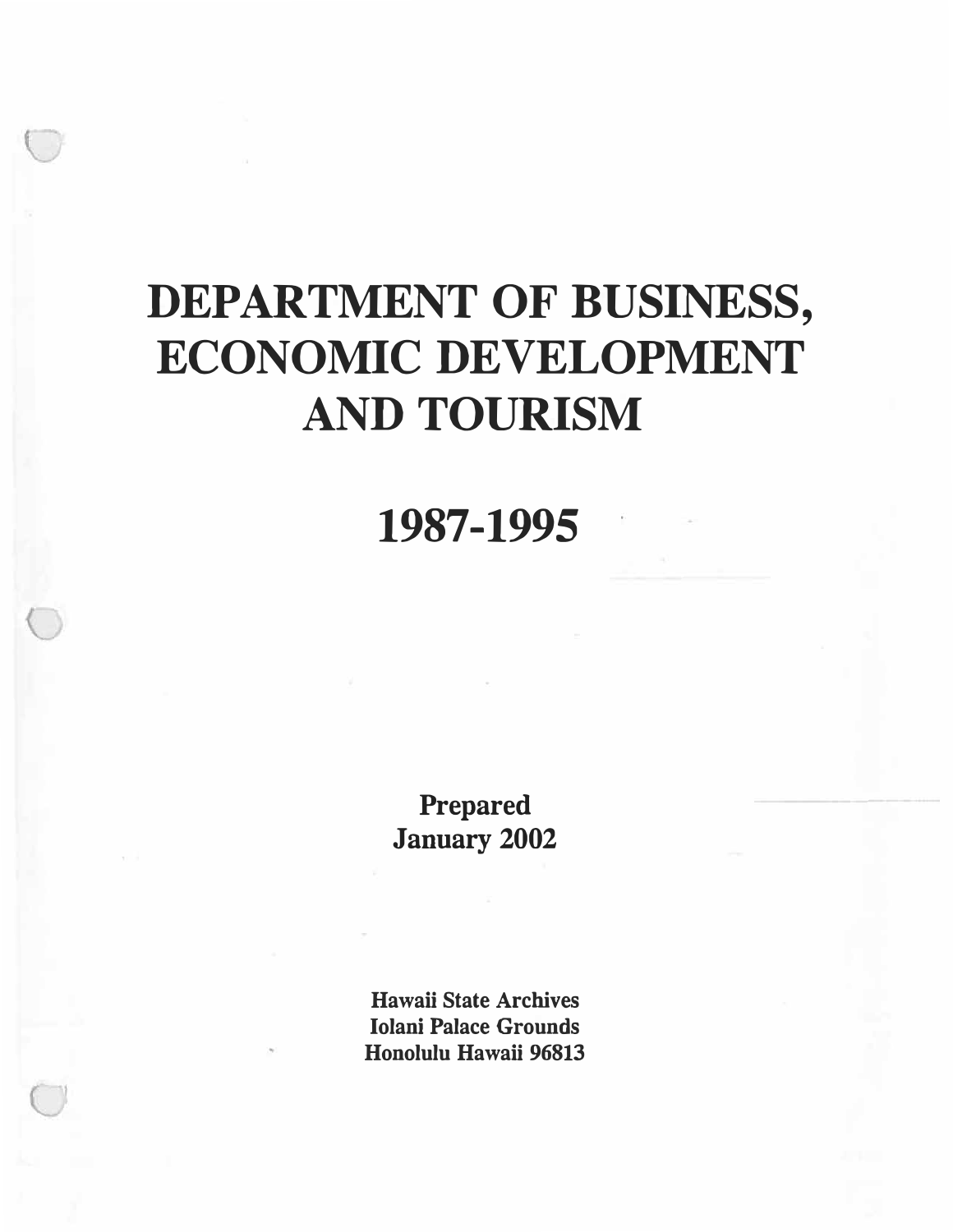$\bigcirc$ 

 $\bigcirc$ 

 $\bullet$ 

## **Table of Contents**

| Section                                                  |                                                               | Page  |
|----------------------------------------------------------|---------------------------------------------------------------|-------|
| <b>Introduction</b>                                      |                                                               |       |
| <b>Administrative History</b>                            |                                                               |       |
| <b>Administrative History - Office of Space Industry</b> |                                                               |       |
| <b>Series Description</b>                                | Series 485 - Records Relating to the Office of Space Industry | 6     |
| <b>Records Container List</b>                            |                                                               | $C-1$ |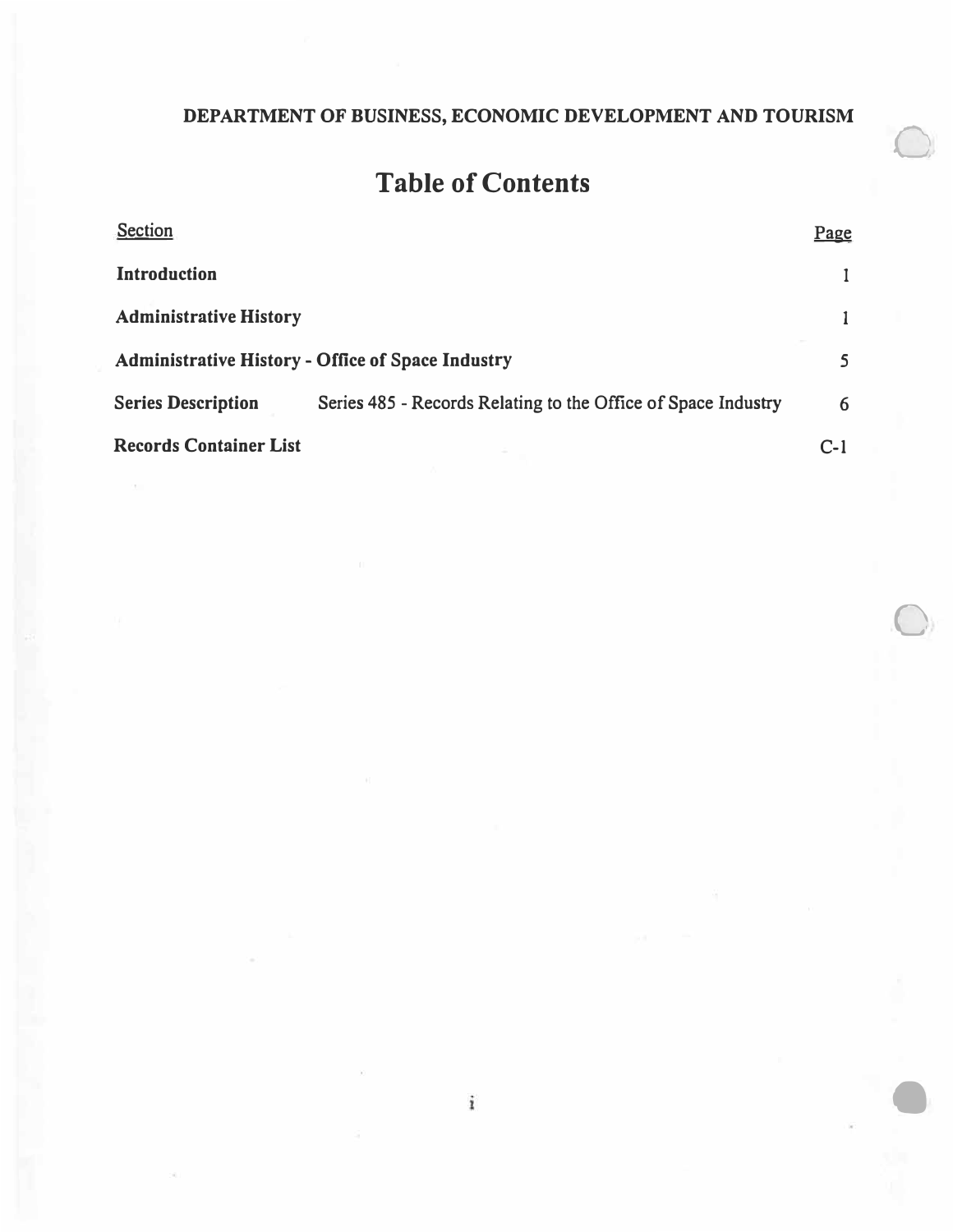#### **INTRODUCTION**

**The Department of Business, Economic Development and Tourism was established in 1963. To date the only records of the Department which have been accessioned in the Archives deal with the currently inactive Office of Space Industry, which is responsible for developing and coordinating space-related activities in the State. The records are mainly correspondence and memoranda, supplemented by consultant studies and reports.** 

**Access is unrestricted.** 

#### **ADMINISTRATIVE HISTORY**

**Established: By merger of the existing Department of Economic Development and Department of Planning and Research into the Department of Planning and Economic Development. Renamed the Department of Business and Economic Development effective July 1, 1987, upon the transfer of the department's traditional planning function to the Office of State Planning, and to reflect a change in focus in the department from planning to actively fostering a healthy business environment. Renamed again as the Department of Business, Economic Development and Tourism, effective July l, 1990, to highlight the importance of tourism in the Hawaii economy and the department's new role in promoting and marketing the tourism industry.** 

**Dates: May 16, 1963-[present].** 

**Predecessor Agencies:** 

 $\bigcirc$ 

**Fair Commission. (1917-1960). Planned and conducted territorial fairs to promote Hawaii products. Function transferred to the Department of Economic Development.** 

**Farm Loan Board. {1919-1960). Made loans to persons engaged in agriculture. Function transferred to the Department of Economic Development.** 

**Territorial Planning Board. {1938-1955). Developed territorial master plan for physical development of Hawaii, e.g., roads, parks, land use. Functions transferred to the Economic Planning and Coordination Authority.** 

**Industrial Research Advisory Council. {1949-1955). Developed program for researching industrial methods and resource utilization for economic benefit of Hawaii, to include agricultural methods and resources. Functions transferred to the Economic Planning and Coordination Authority.**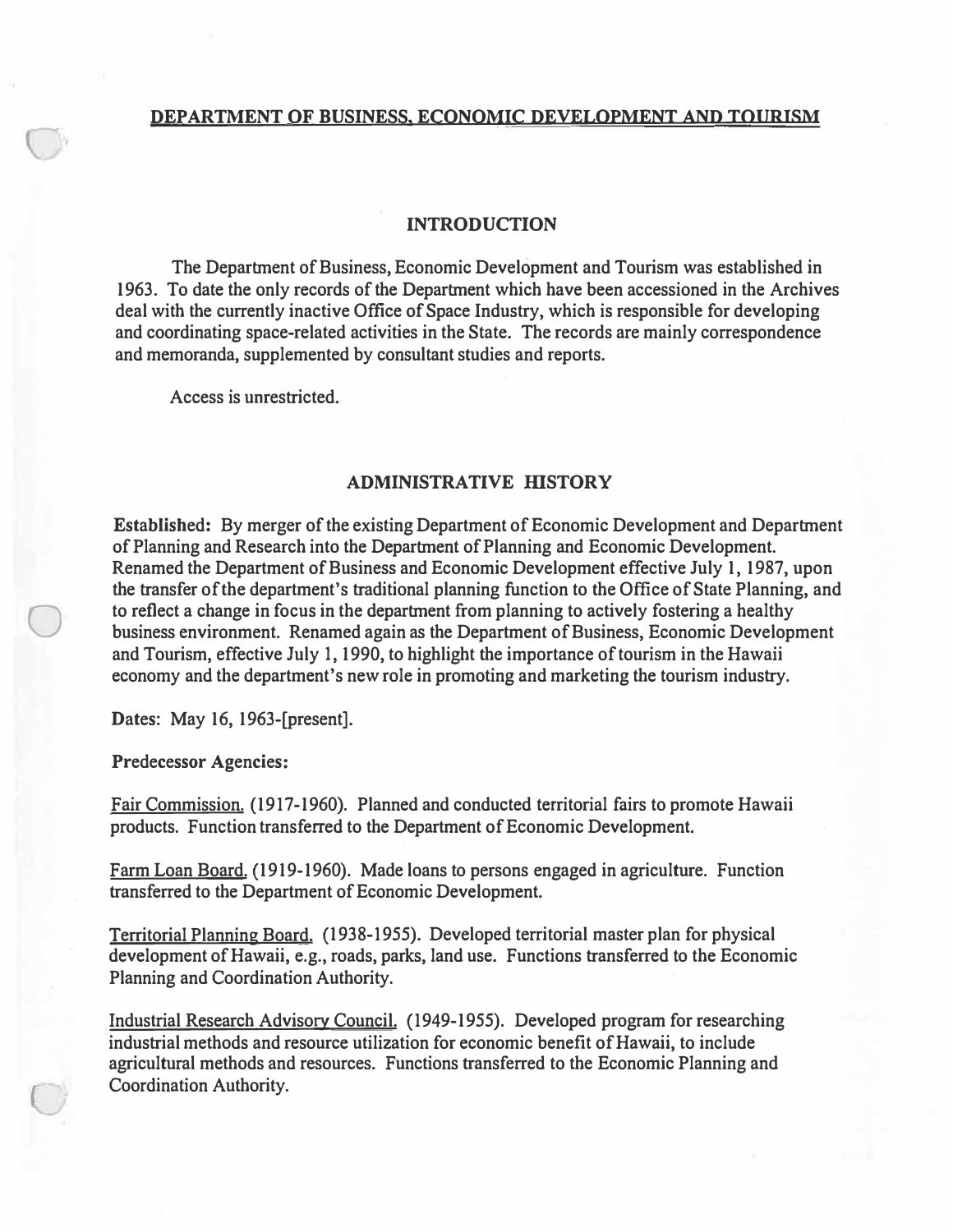**Economic Planning and Coordination Authority. (1955-1960). Collected and collated information, coordinated activities, stimulated research, prevented duplication of effort and determined priorities relating to economic development. Functions transferred in part to the Department of Economic Development and in part to the Department of Planning and Research.** 

**Territorial Planning Office. (1957-1960). Charged with creating a Hawaii general plan dealing with diverse functions such as public facilities and economic potential, including tourism. Functions transferred to the Department of Planning and Research.** 

**Department of Economic Development. (1960-1963). Encouraged the development and products of agriculture, industry and tourism. Gathered and disseminated economic information, offered consultative services, planned fairs, administered farm and business credit programs, and made rules for grading and labeling of agricultural products. Agricultural loan function transferred to the Department of Agriculture in 1961.** 

**Department of Planning and Research. (1960-1963). Planned for the optimum use of human and natural resources and for the development of the economy of the State. Collated data regarding the people, resources and needs of the state. Prescribed a standardized statistical reporting system for the State.** 

**Organization: The department was initially organized into three divisions by broad functional area: Planning; Economic Development; and Research and Analysis. There was also a separate**  Office of Information and Public Services, "Hawaii's Publicity Agent," and several affiliated **(attached) agencies, such as the Land Use Commission and the Oahu Transportation Study. The organization of the department has evolved as its functions and functional emphases have varied with time.** 

#### **Highlights:**

- **1965: Administrative Services Office established.**
- **1966: Foreign Trade Zone Division established.**
- **1967: Hawaii International Services Agency (division) established. Both new divisions were intended to foster trade and commerce, attract investment and find markets for Hawaii products.**
- **1973: Office of Information and Public Services renamed the Office of Information.**
- **1975: Land Use Division established to interface with the Land Use Commission. Energy Management and Conservation Office established. Policy Council (more commonly known as the "State Plan Policy Council") established to represent a broad spectrum of interests in the long-range planning process; in practice attached to the department for administrative purposes.**
- **1976: Energy Management and Conservation Office renamed the State Energy Office.**
- **1980: State Energy Office reorganized as the Energy Division.**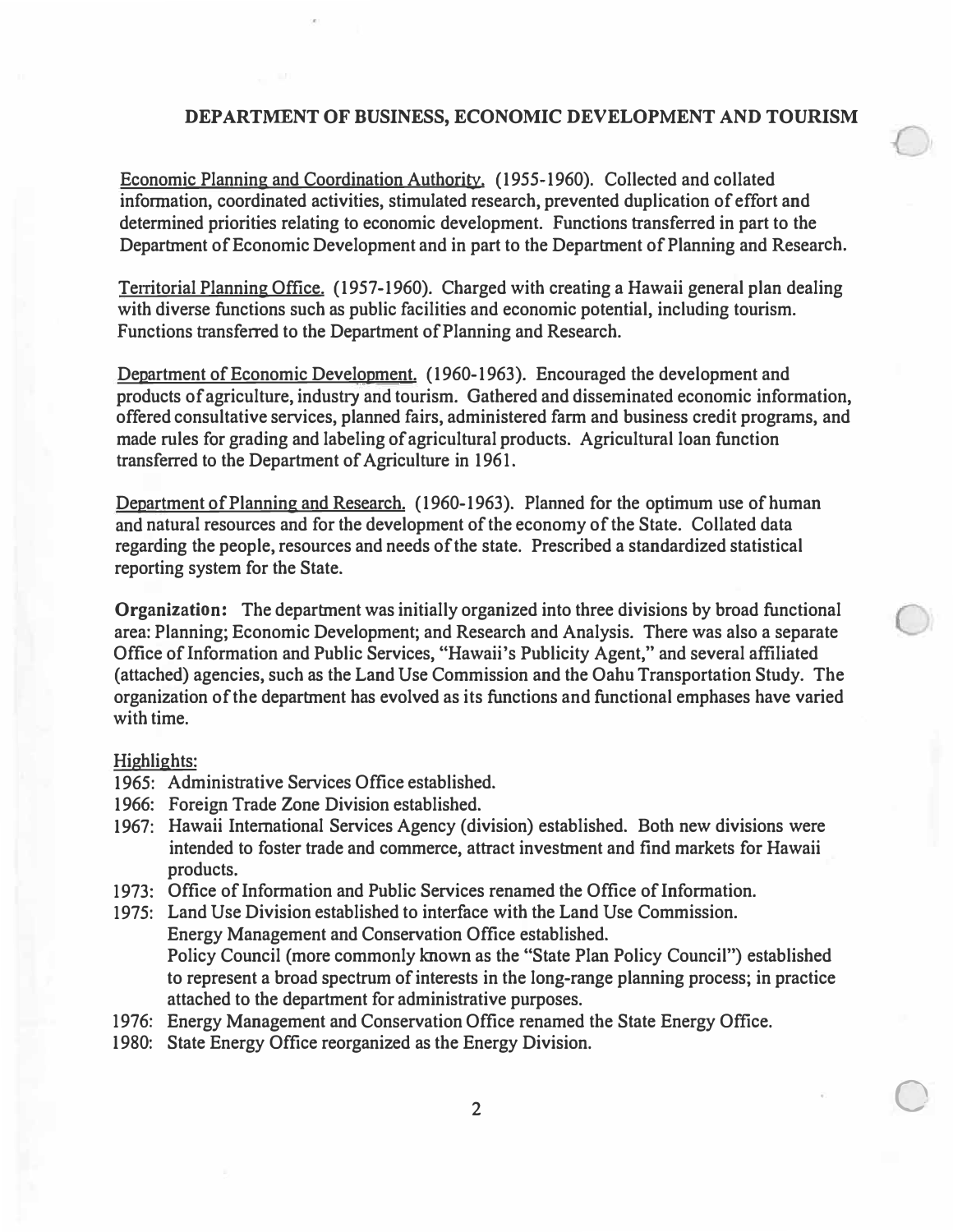- **1984: Business and Industry Development Division replaced the Economic Development Division. Hawaii International Services Agency, the Hawaii Film Office, the Ocean Resources Office and the Tourism Office were added as branches.**
- **1987: Land Use Division disestablished. Planning Division renamed the Office of State Planning and transferred to the Governor's Office. The Office of State Planning took over administrative support for the Policy Council. Business and Industry Development Division divided into the Business Development and Marketing Division, the Business Services Division and the Industry Promotion Division, which included the Tourism Branch. Special Projects Office established.**
- **1988: Special Projects Office renamed the Office of Space Industry.**
- **1989: Tourism Branch renamed the Office of Tourism and placed in the Director's Office.**  Information Office renamed the Communications and Publications Office.
- **1994: Office of Space Industry incorporated into the Business Development and Marketing Division.**
- **1996: Industry Promotion Division disestablished and its functions distributed to either the Business Development and Marketing Division or the Business Services Division. Energy Division renamed the Energy, Resources and Technology Division to reflect the scope of its responsibilities.**

**Office of State Planning renamed the Office of Planning, removed from the Governor's Office and attached to the department for administrative purposes.** 

**By 200 I, the department was organized into five divisions: Business Development and Marketing, Business Support, Energy, Resources and Technology, Foreign Trade Zone, and Research and Economic Analysis; and three offices: Administrative Services, Communications and Publications, and Hawaii Tourism. Eleven agencies, such as the Land Use Commission and the Hawaii Community Development Authority, were attached for administrative purposes.** 

**Functions: The department is established to support business, create jobs, and improve Hawaii's standard of living, by diversifying the economy, expanding existing business and attracting new economic activity. Its major functions are to:** 

- **Plan, organize, direct and coordinate programs relating to statewide economic development, energy development and management, and research and economic analysis.**
- **Assist new and existing businesses in the State through a variety of promotional and**  informational services.
- **Conduct marketing programs to promote the state as a place to do business.**
- **Develop and guide the State's tourism policies within the broad context of the visitor industry.**
- **Assist small business enterprises and the local commercial fishing industry by providing loans.**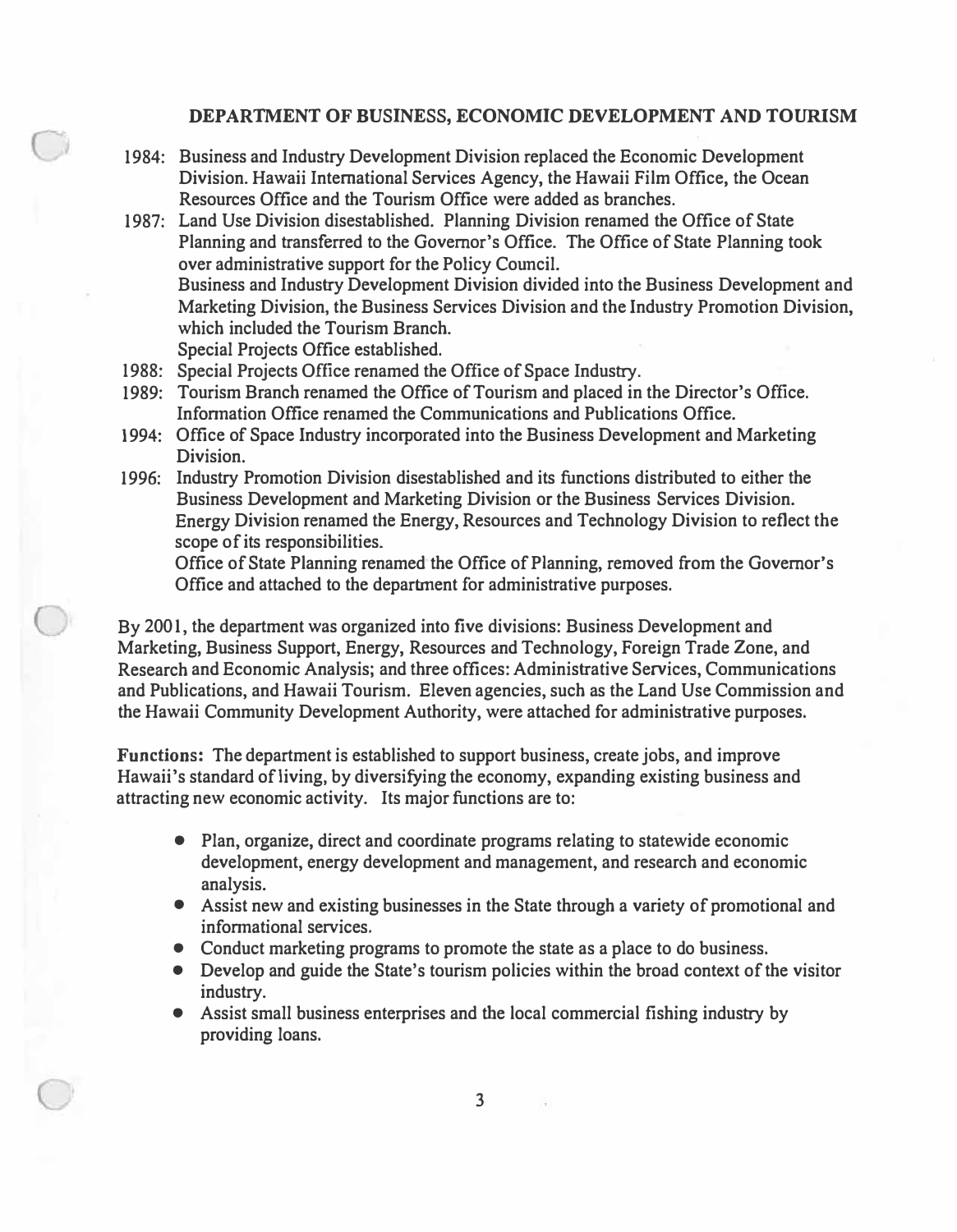$\bigcirc$ 

- **Develop and analyze plans for the total and optimum development of Hawaii's marine resources based on needs and goals of the State.**
- **Promote Hawaii as a filming location for Mainland and overseas film companies.**
- **Direct, plan, evaluate and coordinate space-related activities in the State.**
- **Operate Foreign Trade Zone no. 9 where foreign and domestic merchandise may be stored, exhibited, manufactured, assembled, re-labeled, exported, or imported at considerable savings.**
- **Provide data and analysis to assist in the economic planning and decision-making of the State.**

**Complete lists of program goals are contained in Chapters 196,201, 225M and 226, HRS.** 

**Successor Agencies: None.** 

**References: Revised Laws of Hawaii: 1945, Ch 93; 1957 Supp, Ch. 28A Hawaii Revised Statutes: §26-18 and Title13 (1968, 1976, 1985, 1993, 2000 Supp) Session Laws of Hawaii: Act 20, SLH 1917; Act 225, SLH 1919; Act 207, SLH**  1937; Act 264, SLH 1955; Act 150, SLH 1957; Act 1, 2<sup>nd</sup> Spl Session, SLH **1959; Act 132, SLH 1961; Act 2, SLH 1963; Act 189, SLH 1975; Act 100, SLH 1978; Act 239, SLH 1983; Act 236, SLH 1984; Act 336, SLH 1987; Act 293, SLH 1990; Act 76, SLH 1991; Act 299, SLH 1996 Annual Reports: DED, 1960; DPED, 1963; DBED, 1987; DBEDT, 1990-1995 & <sup>1999</sup>**0 **Legislative Reference Bureau, Guide to Government in Hawaii, 1973; 1980; 1984; 1989; 1993; 1996 Department of Budget and Finance, Plan of Organization, Executive Branch, Hawaii State Government, 11 'h rev ed, 1994**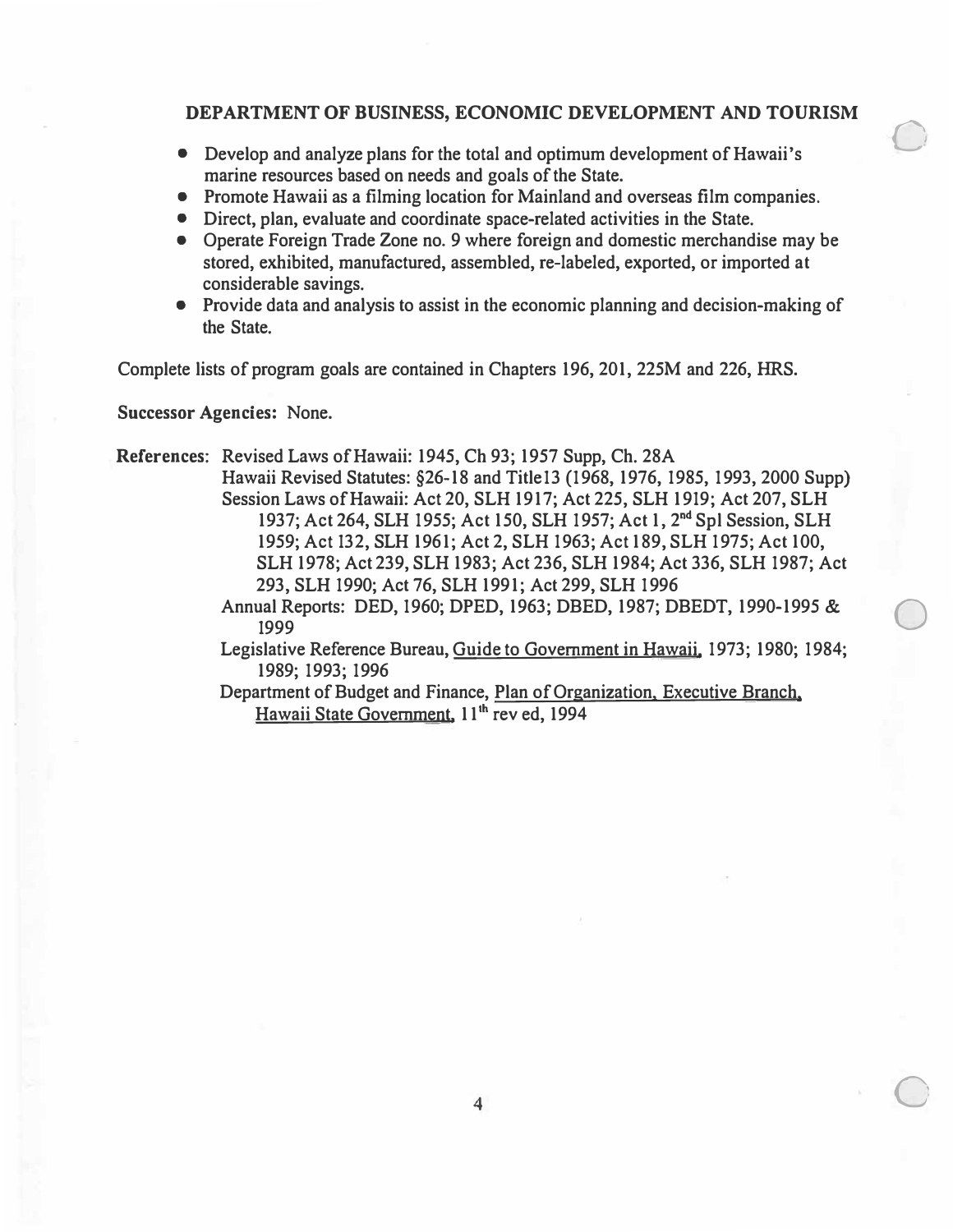#### **ADMINISTRATIVE HISTORY**

#### **OFFICE OF SPACE INDUSTRY**

**Established: By Act 355, SLH 1988.** 

**Dates: July 1, 1988-[present].** 

 $\bigcirc$ 

**Predecessor Agencies: None.** 

**Organization: A separate office within DBEDT, reporting to the Director, until 1994, when it was placed within the Business Development and Marketing Division.** 

**Functions: Per HRS §201-73, to** 

- **Oversee, supervise and direct the planning, evaluation and coordination of spacerelated activities in the State;**
- **Initiate discussions for private and international involvement in space-related activities in the State;**
- **Serve as a clearinghouse for information on Hawaii's space-related activities;**
- **Develop a business plan for a commercial space facility and for pursuing appropriate business partners;**
- **Target existing businesses which can provide products and services to the space industry;**
- **Institute contact and maintain liaison with the National Aeronautics and Space Administration and other federal agencies;**
- **Obtain citizen input on proposed space facilities development; and**
- **Develop appropriate mechanisms for consideration and protection of Hawaiian cultural values, customary practices, traditional uses and religious rights.**

**Summary of Activities: Between 1988 and 1995 the Office concentrated its efforts on developing a commercial spaceport in Kau, introducing and developing space-related industries in the state, including a major effort to attract "high-tech" Japanese industry, and fostering space-related educational programs. Public opposition coupled with lack of a market defeated the spaceport initiative. The Legislature did not consider that the results of other efforts were sufficiently effective and declined to continue funding after June 30, 1995.** 

**Successor Agencies: None. As of December 31, 2001, the Office had not been disestablished. However, none of its positions has been filled since July 1, 1995. Because it is unstaffed, it was removed from the DBEDT organization chart effective January, 1997.** 

**References: Hawaii Revised Statutes: Chapter 201, Part V (1993, 2000 Supp) Session Laws of Hawaii: Act 355, SLH 1988 Annual Reports: DBED, 1989; DBEDT, 1990-1994 Legislative Reference Bureau, Guide to Government in Hawaii, 1989; 1993;1996 Hawaii State Archives, Government Records Inventories, Lieutenant Governor, Organization Charts and Functional Statements [Series 292], 1997, DBEDT.**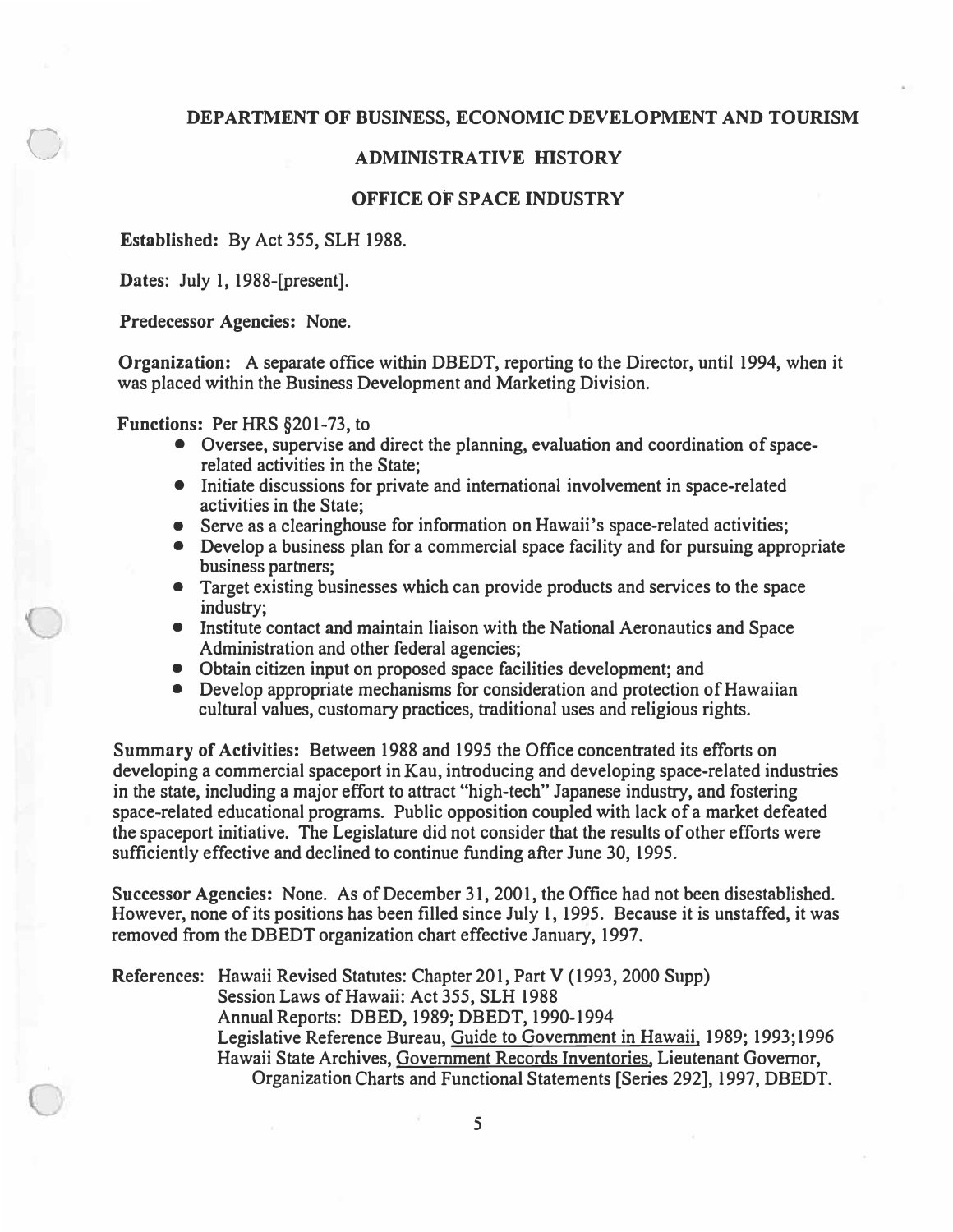$\bigcirc$ 

 $\bigcirc$ 

 $\bigcirc$ 

#### **SERIES DESCRIPTION**

**Series Number:** 485 **Series Title:** Records Related to the Office of Space Industry

#### **Date Range:** 1987-1995

**Quantity:** 1.88 cubic feet in three 7.5-inch boxes

**Creator:** Collected in the Office of Space Industry (OSI). Includes records from official files of the OSI and from the personal files of OSI staff; records dealing with OSI created in the office of the Director of Business Economic Development and Tourism; and records from the Hawaii Space Development Authority, an advisory council established by the Director.

**Physical Characteristics/Condition:** Mostly paper records: notepad, letter-, legal- and folded oversize; manuscript and typescript; originals and xerox and diazo copies; and a small quantity of published material. The records are in good condition.

#### **Content Description:**

Consists of correspondence and memoranda, including facsimile; press releases; financial records; contracts; brochures; reports; maps; and lists and tabulated data, generally filed by subject, although some are filed by record type or agency. For example, a list of contractors is filed by subject in "Contractors: General;" press releases and brochures are filed by record type and most records dealing with the Hawaii County Council are filed in "Spaceport: Hawaii County Council." There is information on a wide variety of subjects, such as Space Expo '92 and the Advanced Communications Technology Satellite (ACTS).

The bulk of the records deals with the State's plan to build a spaceport in Kau, the centerpiece of its effort to foster economic diversity by developing a "space industry" in Hawaii. Directly related to the spaceport records are a body of records dealing with-and often originated by-retired Admiral Thomas Hayward, Governor John Waihee's "Space Czar." These records are spread through the series, but are concentrated in the four files which include his name in the title and in "Hawaii Space Development Authority," "Spaceport:Public Relations" and "U.S. Japan Cooperation in Space."

The other major component of the Waihee administration's space industry initiative was space education. Records on that subject are mainly concentrated in the file so titled.

Records dealing with more than one subject were filed in what was considered to be the most important or most appropriate file. For example, items from the Hawaii County Council commenting on the Draft Environmental Impact Statement (EIS) for the Kau Spaceport are filed in "Spaceport: EIS-Related Materials" while items dealing with Council hearings on the EIS are filed under "Hawaii County Council." Additionally, while "Contractors" files contain material about both contract administration and the results or products of the contracts, additional information about contracted projects is contained in other files. For example, there is information about the *Future Flight Hawaii* program in both "Contractors: General" and "Space Education Programs."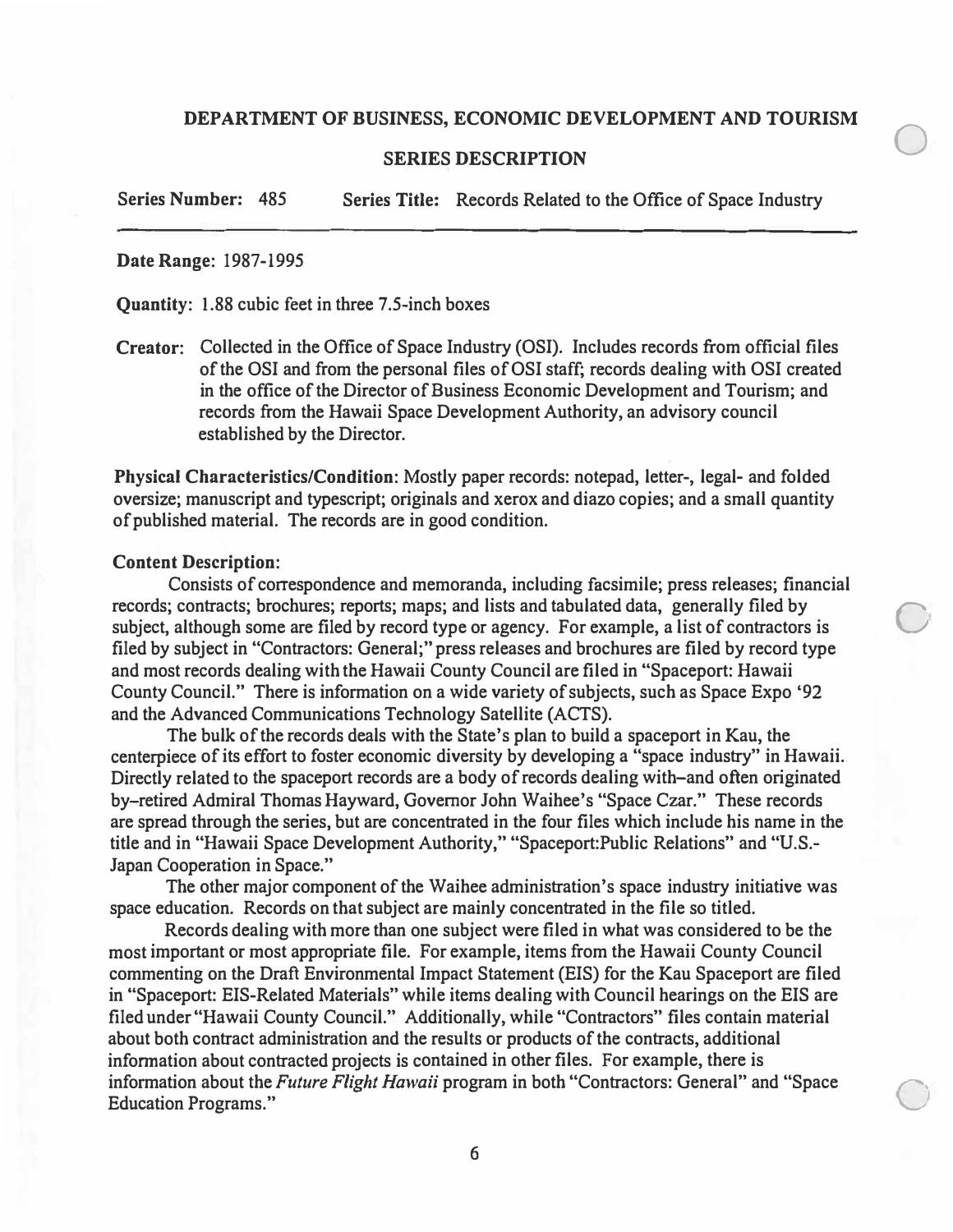#### **SERIES DESCRIPTION**

**Series Number:** 485 **Series Title:** Records Related to the Office of Space Industry

**Arrangement:** Alphabetically by file folder title, and therein chronologically. The arrangement is the result of merging material selected for retention from records of various provenances, and consequently includes both new and original file folder titles. Folders are generally titled by subject, however, some are titled by author/agency or by record type.

For Additional Information See: Library collection: **Annual Report of DBEDT**,1988-1994;

Audit of Contract Administration and the Office of Space Industry in the Department of Business, Economic Development, 1995; and Tourism Conceptual Plan Commercial Satellite Launching Facility, Palima Point, Kau, Hawaii, Final Environmental Impact Statement (2 vols), 1994; Feasibility of a Floating Launch Platform for Hawaii, 1991; Feasibility Study for Construction of an Airport at Hawaii Commercial Space Launch Facility, 1991; Hawaii Space Industry- A Review and Analysis, 1990; Report of the 2<sup>nd</sup> Pacific ISY Conference, 1991; Safety Assessment of Two Proposed Hawaii Launch Sites, 1989; Space Port Barge Landing Facility, 1990; and Study of Hawaii Space Industry Activities and Suggested Joint NASA Ames Research Center-Hawaii Industry Projects, 1990.

Records of the Legislature of the State of Hawaii: standing committee reports in Series 302 and 303, and testimony in Series 304 and 305, on budget requests and other measures dealing with OSI (e.g., SB 2458-94, SB 2480-94, SB 2493- 94, SCR 51-94, SCR 268-95, SR 41-94, HB 2540-94, HB 2744-94 and HB 3673-94).

Records of the First Tenn of Governor John Waihee [Series 500]: (each year, 1986-1987 throughl990). Files: Executive Departments - Business and Economic Development - Space.

**Access:** Access is unrestricted.

**Prepared** by: A. Hoof

**Date Completed:** January 30, 2002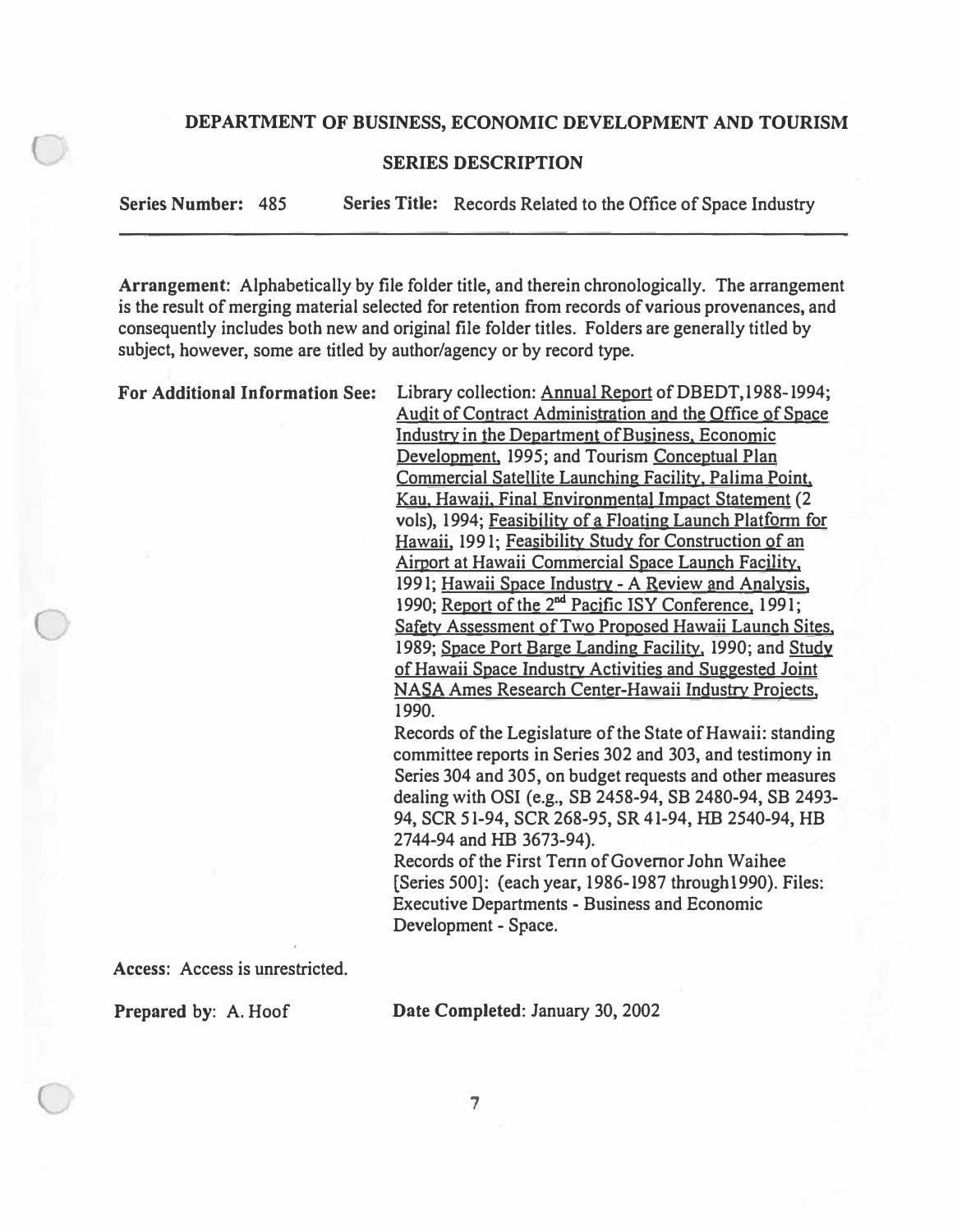$\bigcirc$ 

0

 $\bigcirc$ 

### **RECORDS CONTAINER LIST**

**Series Number:** 485 **Series Title:** Records Relating to the Office of Space Industry

#### **Box & Folder Contents**

| $485 - 1 - 1$  | Advanced Communications Technology Satellite (ACTS), 1990-1995 |
|----------------|----------------------------------------------------------------|
| $485 - 1 - 2$  | Alaska-Hawaii Joint Initiatives, n.d., 1993                    |
| $485 - 1 - 3$  | Articles, Brochures and Newsletters, n.d., 1989-1993           |
| $485 - 1 - 4$  | Audit-Related Materials, 1992, 1994                            |
|                | Contractors                                                    |
| $485 - 1 - 5$  | Delbert Smith, 1990-1992                                       |
| $485 - 1 - 6$  | Frederick Spreyer, 1990-1992                                   |
| $485 - 1 - 7$  | General, 1987-1995                                             |
| $485 - 1 - 8$  | James Bruce, 1990-1991                                         |
| $485 - 1 - 9$  | <b>MCM Planning, 1989-1994</b>                                 |
|                | Thomas B. Hayward                                              |
| $485 - 1 - 10$ | General, 1989-1995                                             |
| $485 - 1 - 11$ | Memoranda, 1989-1994                                           |
| $485 - 1 - 12$ | Speeches and Articles, n.d., 1989, 1991, 1993                  |
| $485 - 1 - 13$ | <b>Trip Reports, 1993-1994</b>                                 |
| $485 - 1 - 14$ | Walt Southward, 1989-1993                                      |
| 485-1-15       | Floating Space Launch Platform, 1990-1993                      |
| $485 - 1 - 16$ | Governor's Space Activities Committee, 1987-1989               |
| 485-1-17       | Hawaii Space Development Authority, 1989-1993                  |
| 485-1-18       | Hawaii Space Pavilion, 1989-1990                               |
|                | <b>Information Requests</b>                                    |
|                | Legislature                                                    |
|                | <b>Andrew Levin</b>                                            |
| 485-1-19       | 1987-1988                                                      |
| 485-1-20       | 1989-1993                                                      |
|                | Other                                                          |
| $485 - 2 - 1$  | 1987-1991                                                      |
| $485 - 2 - 2$  | 1992-1993                                                      |
| $485 - 2 - 3$  | 1994-1995                                                      |
| 485-2-4        | Uniform Information Practices Act/Other, 1991-1994             |
| $485 - 2 - 5$  | International Space Year, 1988-1993                            |
| $485 - 2 - 6$  | Japan-U.S. Cooperation in Space, 1987-1995                     |
| 485-2-7        | Loss of Funding: HB 2540, 1994                                 |
| $485 - 2 - 8$  | Organization, Mission, Activities and Budget, n.d., 1987-1995  |
| 485-2-9        | Pacific Missile Range Facility, Barking Sands, 1987, 1991-1995 |
| 485-2-10       | Pacific Space Center, 1991                                     |